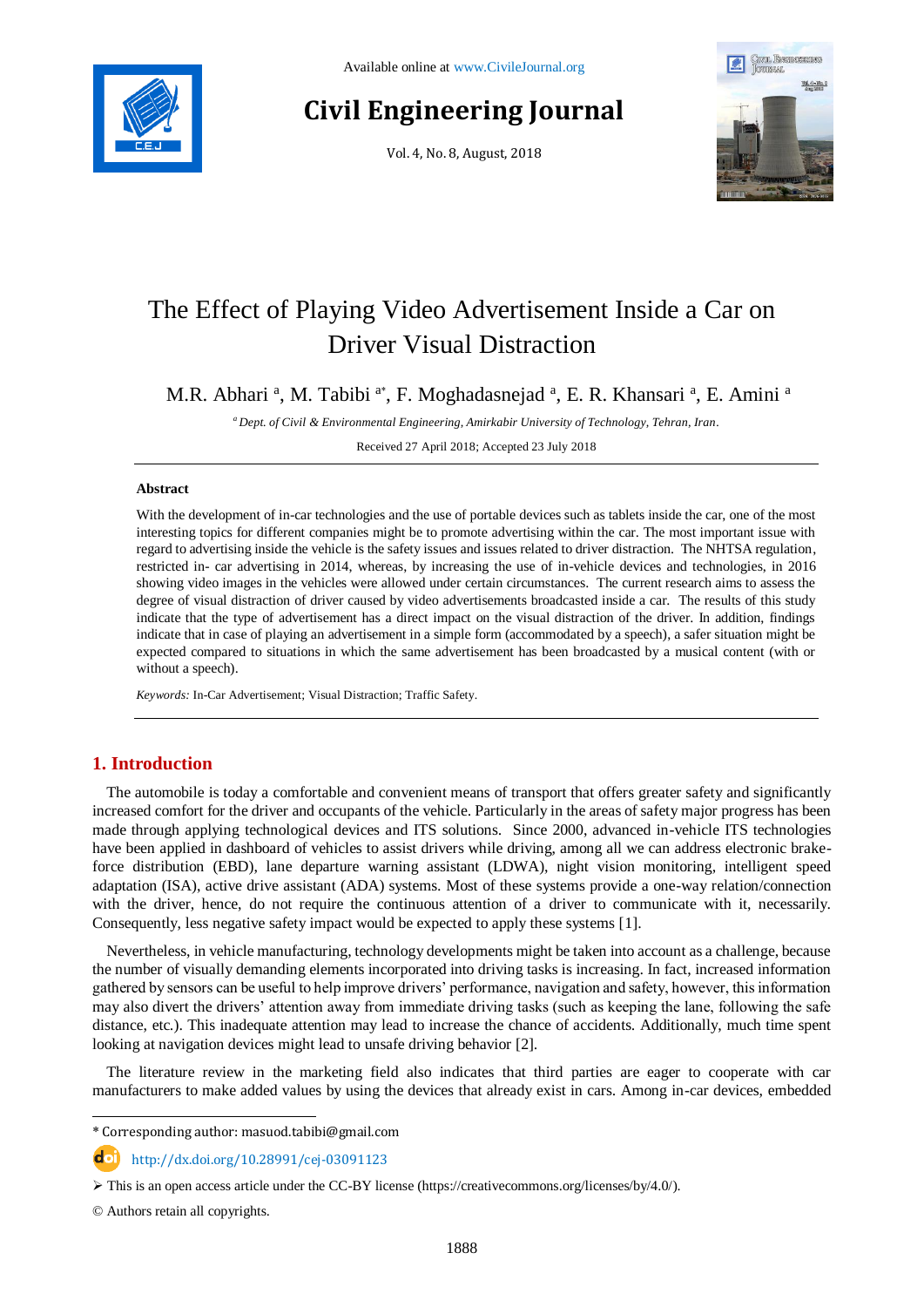displays in the front dashboard have a great potential for (in-car) advertising. For instance, In the 2013 rally in the United States, the Quiznos restaurants sent coupons for drivers traveling near the restaurant to invite them coming to the (nearest) restaurant [2]. According to the literature, location-based advertisements for restaurants and other businesses, would contribute considerably in the future of in-car marketing.

Taking into account benefits explained previously for applying embedded displays in cars, the application of in-car devices, like embedded displays, can increase the chances of a driver's distraction from the main task of driving, and lead to safety reduction, similar to speaking by cellphone while driving through holding the cell phone with hands [3- 5]. Facts and figures indicate that setting up the radio, cassette or CD player might be enumerated as one of the main reasons for car crashes because of distraction [6].

Similarly, touchscreens, which are used in cars, based on the contents they displayed and the various applications they can have such as routing, playing music, and radio, reading and listening to the news, can lead to mental and visual distraction for the driver [3].

The main aim of the current study is to assess the visual distraction of driver caused by video advertisements broadcasted inside a car. The study also looks for an appropriate type of advertisement to decrease the level of visual distraction to an allowable threshold.

### **2. Distraction: Definition, Impact, Types and Measurement**

There is no a firm definition of driver's distraction, but the most relevant definition for it is the temporary deviation of the driver's attention from the main task of driving because of an issue that is unrelated to driving. These tasks, leads to reduced drivers' consciousness, increases the driver's reaction time, and consequently enhances the risk of accidents [7, 8]. Analysis of the data obtained from a study on 100 personal cars accident has shown that drivers' distraction related to performing secondary work was the reason of 48% of accidents, and 78% of accidents were caused by driver's lack of attention [9]. These statistics show the impact of distraction on traffic safety and cars' accident.

Based on the drivers' performance, distraction can be classified in two types of "visual distraction" and "cognitive distraction". These two types of distractions have much different effects on visual behavior and driver performance, and so we have to use different algorithms to recognize any of these types of distractions [10]. These two types of distractions can be described as eyes-off-road and mind-off-road [11].

Visual and cognitive distractions can occur apart or simultaneously. Visual distraction occurs when the driver's eyes look at a point other than the main view line for a certain period (usually 1 to 2 seconds to a point other than the main view line). Cognitive distraction is defined when the mind of the driver does not pay attention to the driving matter during driving. In this situation, the driver is busy to think about another problem(s) [10].

Distraction is usually measured based on algorithms which measure eyes' movements. This tool typically can be recognized as an "eye tracker". The combination of gazing and data obtained from the car and its definition in the sensory recognition algorithm can lead to the ability to detect the type of distraction (visual or cognitive distraction) [10].

In general, the higher the eyes-off-road time duration, the more the risk of the accident [12]. In addition, visual distraction can lead to inaccurate control of the vehicle, sudden response, and reaction time increase [13-15].

The National Highway Traffic Safety Administration (NHTSA) in the final edition of its guidance recommends that the in-car devices which are containing "per se lockout" should not be used in the cars. In other words, in-car devices should be designed so that drivers do not involve in any task except for driving [16].

The per se lockout category is included the text items that are automatically placed on the screen to be viewed in the desired direction (up, down, etc.). The display of books or didactic topics, the content of web pages, social media, promotional messages and text-based messages, as well as those that require manual text input for sending messages, also include "per se lockout" categories that their display in the vehicles are not recommended [16].

The United States NHTSA reports that the banned activities include the activities, which clearly affects driver performance (such as texting while driving). In addition, the activities that their bad effect has been shown on driving performance by tests are categorized as the banned activities, such as displaying the videos which are not related to driving, displaying unrelated driving images and photos, and displaying the text that moves automatically.

In 2016, the US NHTSA issued a directive entitled "Visual-Manual NHTSA Driver Distraction Guidelines for Portable and Aftermarket Devices" [13]. This guideline reflects increasing use of in-car devices in the near future, drastically. The manual has discussed the effect of in-car displays on driving safety. In this manual, car manufacturer engineers and designers of technological devices are encouraged to consider the method of interaction between the driver (human) and the machnine (namely in-car devices) [17].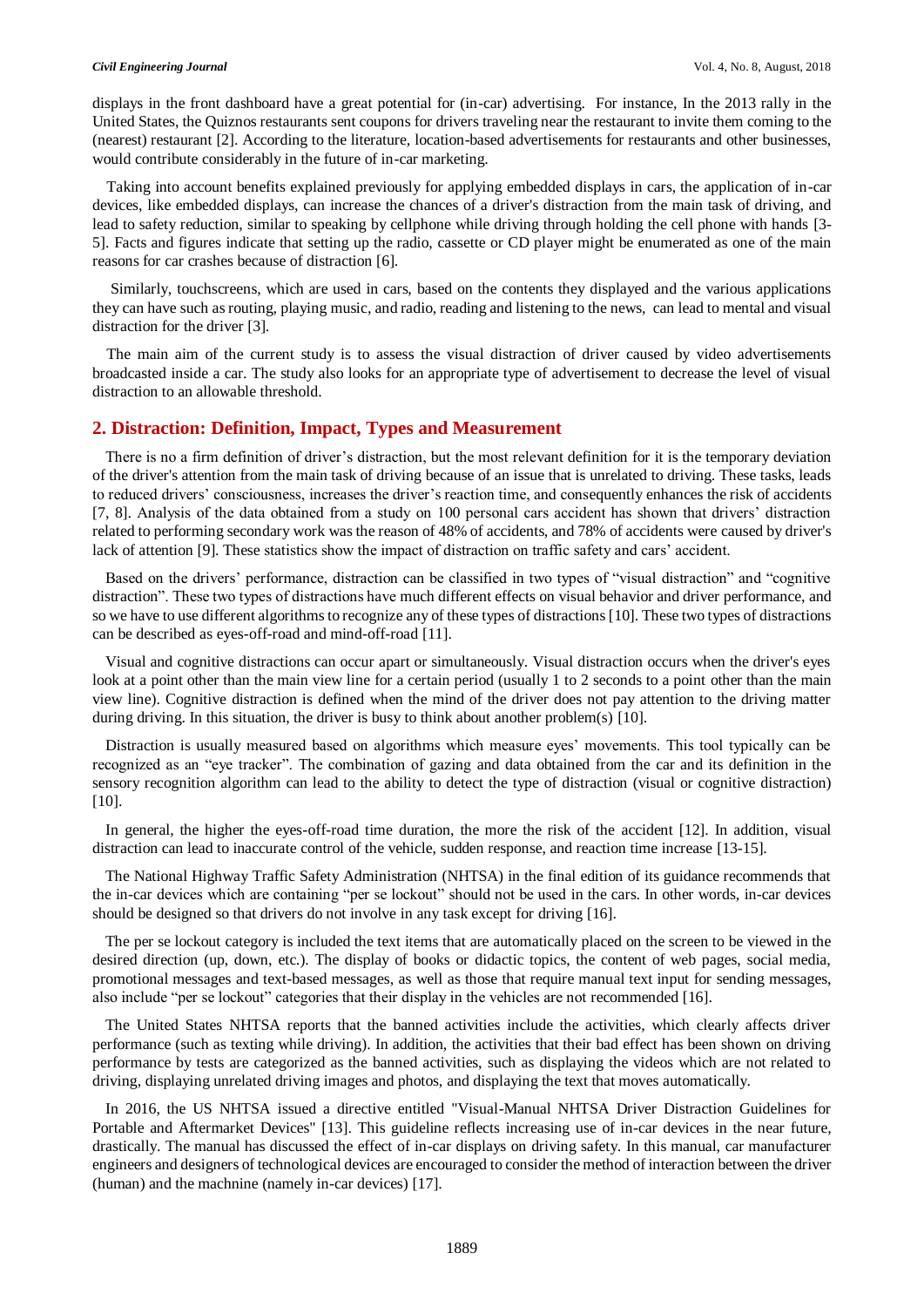In the NHTSA 2016 it is also noted that in case of using portable and aftermarket devices including per se lockout category, the driver mode for the application or software used in the devices should be considered. The driver mode should be such that the rules of the guideline are followed [2].

The investigation into the effects the technological devices such as tablets, laptops and intelligent electronic devices indicates that the impact assessment of these tools on the driver distraction has not been investigated sufficiently. However, it is a known fact that the use of these devices has a direct negative impact on driver's efficiency.

According to the NTSHA 2012 (in which any kind of video playing is banned), there is no comprehensive research about this subject. Due to this lack of research, it is impossible to compare the effect of playing a different kind of video in the car on drivers' distraction and traffic safety indexes. In the NTSHA 2016, a new approach has been proposed to measure distraction (in case of applying in-car portable and aftermarket devices (such as tablets, etc.)). In this new approach, playing video on portable devices is allowed if the device operates in the driver mode. As it was aforementioned, in this research the effect of playing video inside a car on driver visual distraction is investigated. Video advertising inside the car is interesting for a wide array of companies; to distinguish under which conditions playing an in-car advertisement on in-car displays might be allowable.

# **3. The Research Methodology**

In the literature, four methods have been addressed to examine the driver's distraction: study at a crossroads, roadside observations, real-situation studies, and finally studies in the field of medical sciences [18].

The method of doing this research is a real-situation testing by playing advertisement with different scenarios during driving. The 7-inch Lenovo "Tab3 4G Dual SIM 16GB Tablet" has been used to play the ads. The tablet was mounted in the middle of the car dashboard with a tablet holder. The position of the tablet is shown in Figure 1.



**Figure 1. The tablet inserted in the middle of the car dashboard (Number 1). The cellphone in the left of the car windscreen (Number 2) was used to record drivers' face.**

#### **3.1. Participants**

All participants enrolled voluntarily. There was no specific limitation for participants except for existing the driving license. 32 persons were involved as participants (8 women and 24 men). The participants' age varies between 22 up to 64 years with an average of 31.8. The average of the driving period (the time since they had taken their driving license) has been 14.3 years with the lower and upper threshold of 2.5 to 45 years.

#### **3.2. Advertising Scenarios**

The advertisements, which have been playing in Iranian national television, are used, as the film scenarios, in this study. These advertisements had not been broadcasted on television over the past three months before holding the test. With this practice, drivers could not remember the advertisements due to long time passing from playing the advertisement in the national TV during the last three months. The musical ads are the ones that their messages are displayed with the music and rhythm. Advertising displays the technical characteristics of a product, a method of work of goods or services which are presented.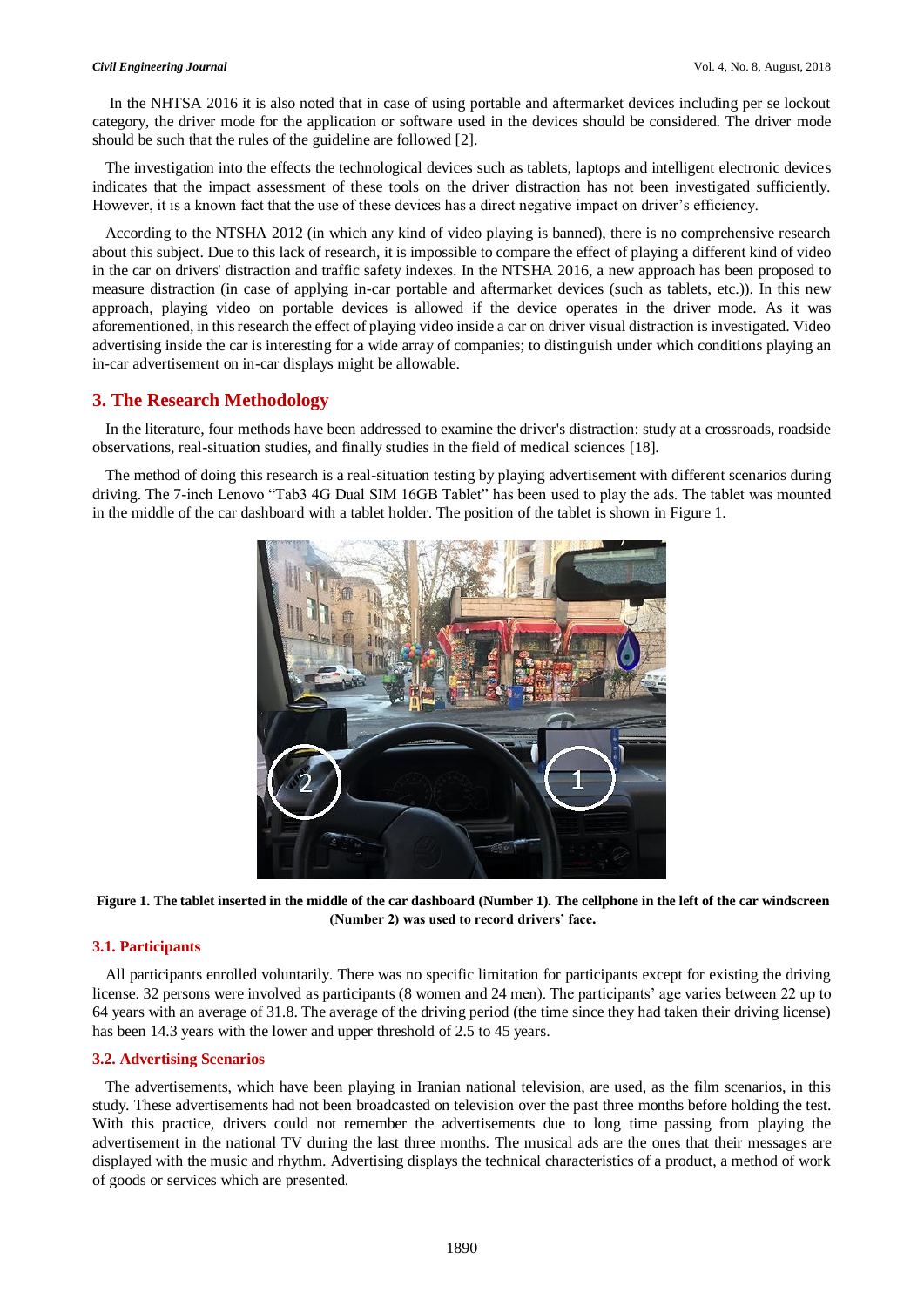In this study, 4 ads with different scenarios have been compared with each other. The advertisement scenarios have been as follow:



**Ad. D) The advertisement displaying the features of a product simply containing a speech and including cool colors in the background (blue LG's ad.)** 

### **Figure 2. Snapshots of 4 types of advertisements have been playing in cars**

# **3.3. Driving Route Spec to Achieve Tests**

One of the main motorways of Tehran in Iran (named as the Hemmat separated Expressway), including 3 lanes at each direction, was chosen as a driving route. The tests were performed at the time in which the level of service (LOS) has been B, approximately. These characteristics are in accordance with the rolls stated at NHTSA for distraction tests.



**Figure 3. Driving route**

### **3.4. The experiment Process**

Before starting the experiment the tablet has been installed at the mentioned position. Then, as shown in the Figure 1, a cell phone has been installed to the left side of the car windscreen to record the films driven from the driver's face. The cell phone has been installed in such a way that it did not disturb the driver's view. The drivers were asked to drive along the motorway about 10 minutes to get used to driving with the installed devices in the car. Normally, the required time for driver warming (to be sure about her/his normal driving skills) has been reported about 2 to 5 minutes [1, 19, 20]. In this study, adaptation time was considered 10 minutes to be sure that the drivers get used to additional devices, too. In this period, the tablet was off, but the cell phone has been recording the film.

After 10 minutes (from the start time of the experiment), ads. were playing respectively; starting with the state "ad. A" ending with the state "ad. D" in a 30-seconds time interval. Simultaneously, the recording of the drivers' face was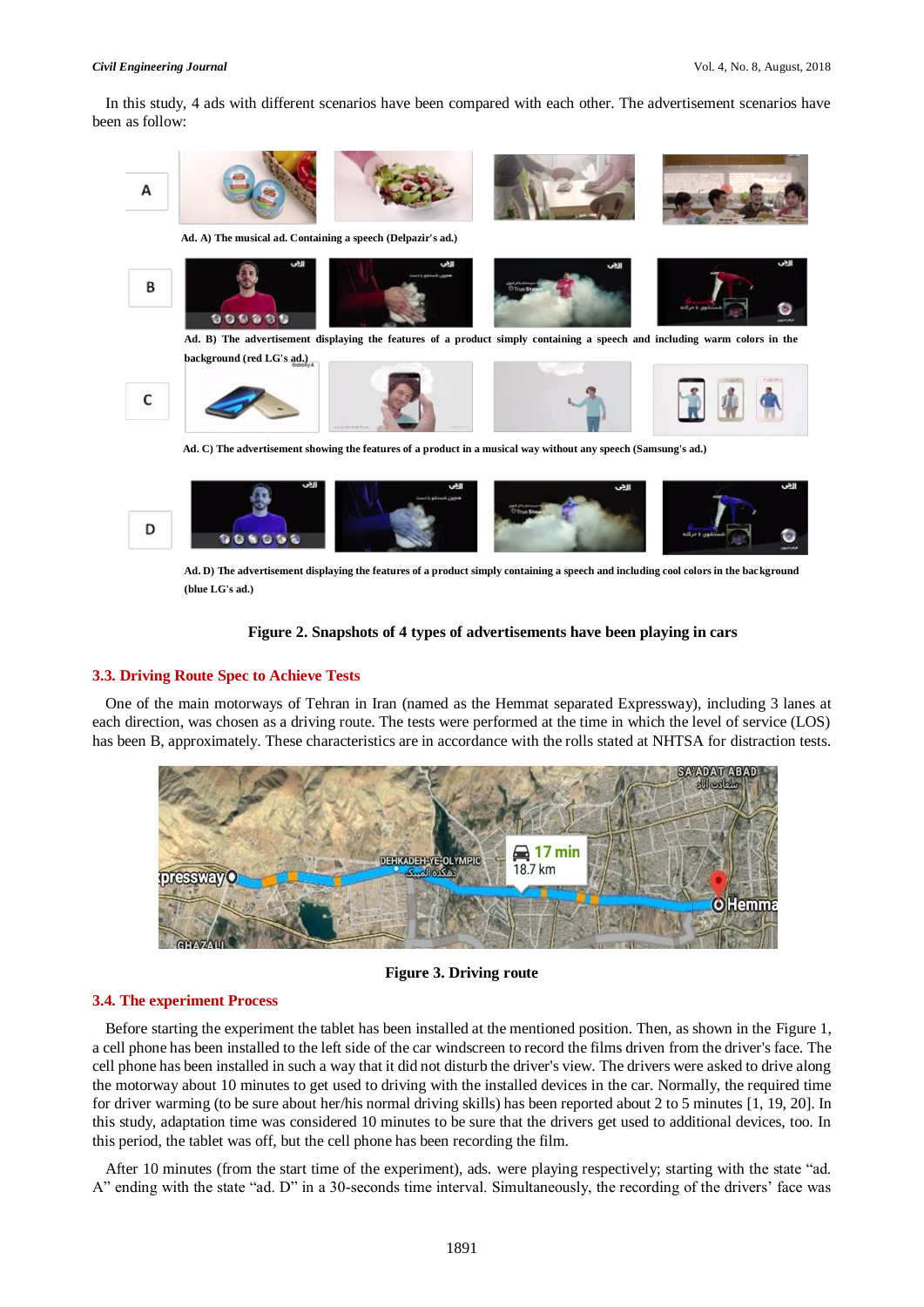performing by the installed cell phone. Passing 30 seconds since playing the last advertisement, similar cycles have been performed repeatedly.

To neglect the impact of broadcasting sequence, each ad. has been played (at least) 4 times and the average of four times broadcasting has been presented for off-road glances variables (number of off-road glances, a total of off-road glance duration, mean of off-road glances and off-road glances longer than 2 seconds).

Since the initial playing advertisement may affect the distraction impact of the three next advertisements, to assess the real relative impact of 4 aforementioned scenarios of advertisements on the driver distraction, at first, two other advertisements (with unrelated subjects- compared to the main 4 scenarios) have been playing. Following these two unrelated advertisements, the playing of the 4 main advertisements have been put in the agenda.

By performing each scenario, the number of times in which the driver has been distracted from the main road, and also the time duration for such a deviation have been measured (for each ad.).

To validate this data, the data for drivers' distortion has been gathered in another way. Each movie has been fragmented into different frames (with the help of MATLAB software modules). Then, the start and the end frames of each recognized distraction has been registered manually. Taken into account the recording in 10 frames per seconds (FPS) state, the total duration time of the driver's eyes-off-road can be measured. By comparing the data obtained from the image processing and that obtained manually, it was observed that due to poor light conditions and also camera shaking/vibrations, the data obtained from the automatic image processing has had larger errors. That is a reason why the manual data was used as a more accurate method to gather the real data.

|                     | Showing<br>intro<br>image<br>containi<br>ng a<br>music | sec<br>$\overline{\mathcal{E}}$ |           | Ad.1<br><b>Playing First</b><br>irrelated ad. | 3<br>Ō<br>$\mathfrak{S}$ |             | Ad. 2<br>Playing<br>second<br>irrelated<br>tested. | <b>Sec</b><br>$\boldsymbol{\mathcal{S}}$ |             | Playing<br>advertisemen<br>t A<br>$(30 \text{ sec})$ |             | sec<br>$\approx$ | Playing<br>advertisemen<br>t B<br>$(30 \text{ sec})$ |             | sec<br>$\approx$ | Playing<br>advertisemen<br>t C<br>$(30 \text{ sec})$ | <b>Sec</b><br>30 | Playing<br>advertisemen<br>t D<br>$(30 \text{ sec})$ | sec<br>$\mathcal{S}$ |             |
|---------------------|--------------------------------------------------------|---------------------------------|-----------|-----------------------------------------------|--------------------------|-------------|----------------------------------------------------|------------------------------------------|-------------|------------------------------------------------------|-------------|------------------|------------------------------------------------------|-------------|------------------|------------------------------------------------------|------------------|------------------------------------------------------|----------------------|-------------|
|                     |                                                        |                                 |           |                                               |                          |             |                                                    |                                          |             |                                                      |             |                  |                                                      |             |                  |                                                      |                  |                                                      |                      |             |
| $\mathbf{0}$<br>sec | 15<br>sec                                              |                                 | 45<br>sec | 1:30<br>min                                   |                          | 2:00<br>min | 2:30<br>min                                        |                                          | 3:00<br>min |                                                      | 3:30<br>min | 4:00<br>min      |                                                      | 4:30<br>min | 5:00<br>min      | 5:30<br>min                                          | 6:00<br>min      | 6:30<br>min                                          |                      | 7:00<br>min |

|  |  |  | <b>Table 1. Advertising timeline</b> |  |
|--|--|--|--------------------------------------|--|
|--|--|--|--------------------------------------|--|

#### **4. Data Analysis**

In this study, the independent variables are different types of ads (4 types). Also, the number of off-road glances, total of off-road glance duration, mean of off-road glances and off-road glances longer than 2 seconds are classified as dependent variables [12].

### **5. Results**

Impact analysis of the type of advertising on the "number of off-road glances", "the total off-road glance duration", "mean off-road glances" and finally "number of off-road glances longer than 2 seconds" has been measured by using the ANOVA method. As it was mentioned, in this study the type of advertising has been considered as an independent variable. Accordingly, our independent variables are: musical ads with speech (Ad. "A"), Advertisement of a product simply and spoken, including warm colors in the background (Ad. "B"), A musical advertisement about a product without any speech (Ad. "C"), Advertisement of a product in a simple form, spoken, with cool colors in the background (Ad. "D").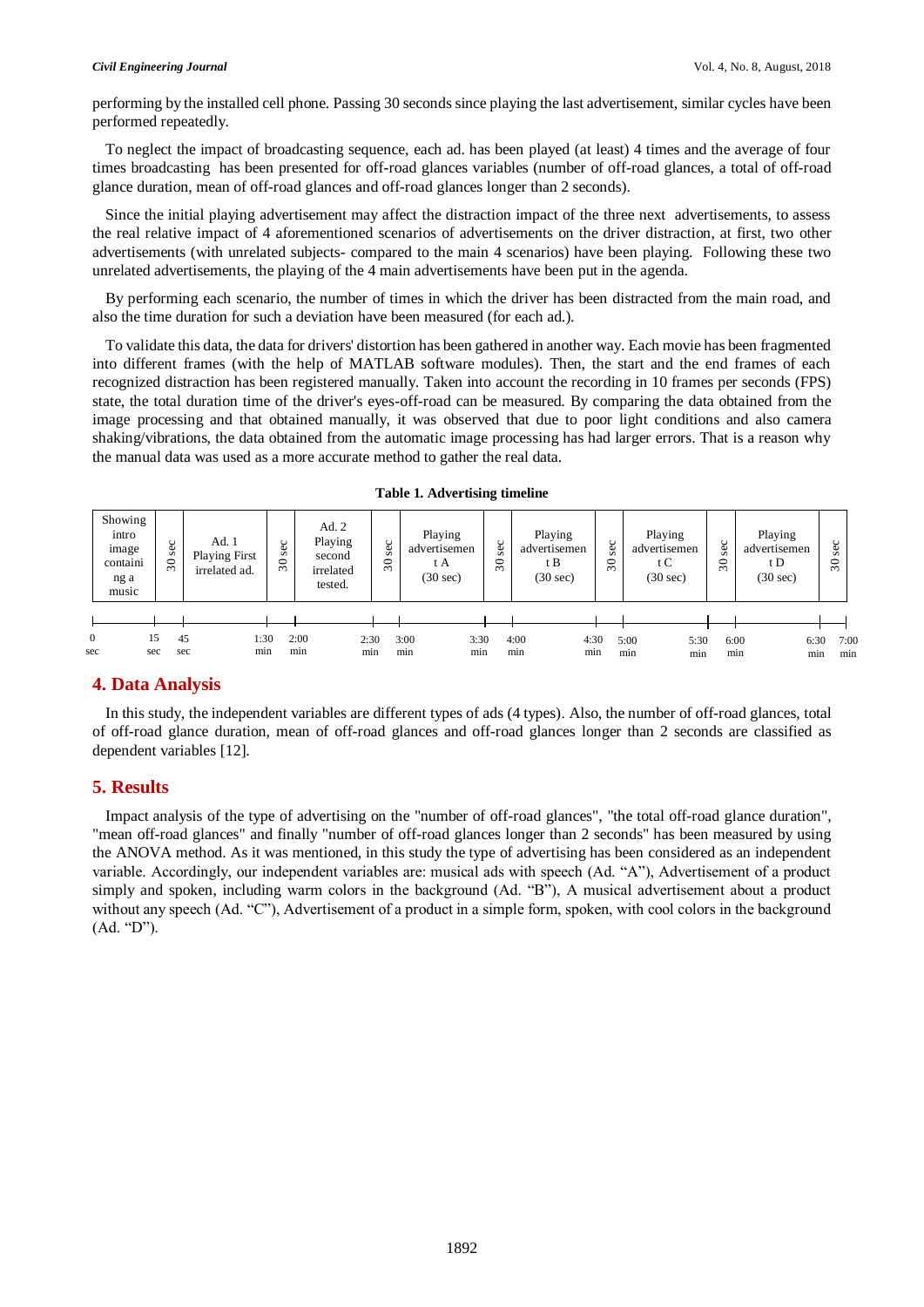

**Figure 4. The methodological framework of the research**

The results obtained from the Repeated ANOVA test indicated that the type of advertising has a significant effect on the "number of off-road glances" (sig =0.000<0.05, F=27.96). Ad 'A' has more "number of off-road glances" in comparison with other ads, and ad 'C' has more "number of off-road glances" in comparison with ads 'B' and 'D'.In addition, the total of Off-Road Glance Duration varies from one to the other (sig =0.000<0.05, F=19.48). Ad 'A' has more "the total of off-road glances" in comparison with 'C' and 'D', and ad 'C' has more "the total of off-road glances" in comparison with ads 'B' and 'D'.

Also, the results show that the type of advertisement has a significant effect on "mean off-road glances" (sig=0.000<0.05, F=16.94). Data findings indicate that Ad 'A' has more "mean off-road glances" in comparison with 'C' and 'D', and ad 'C' has more "mean off-road glances" in comparison with ads 'B' and 'D'.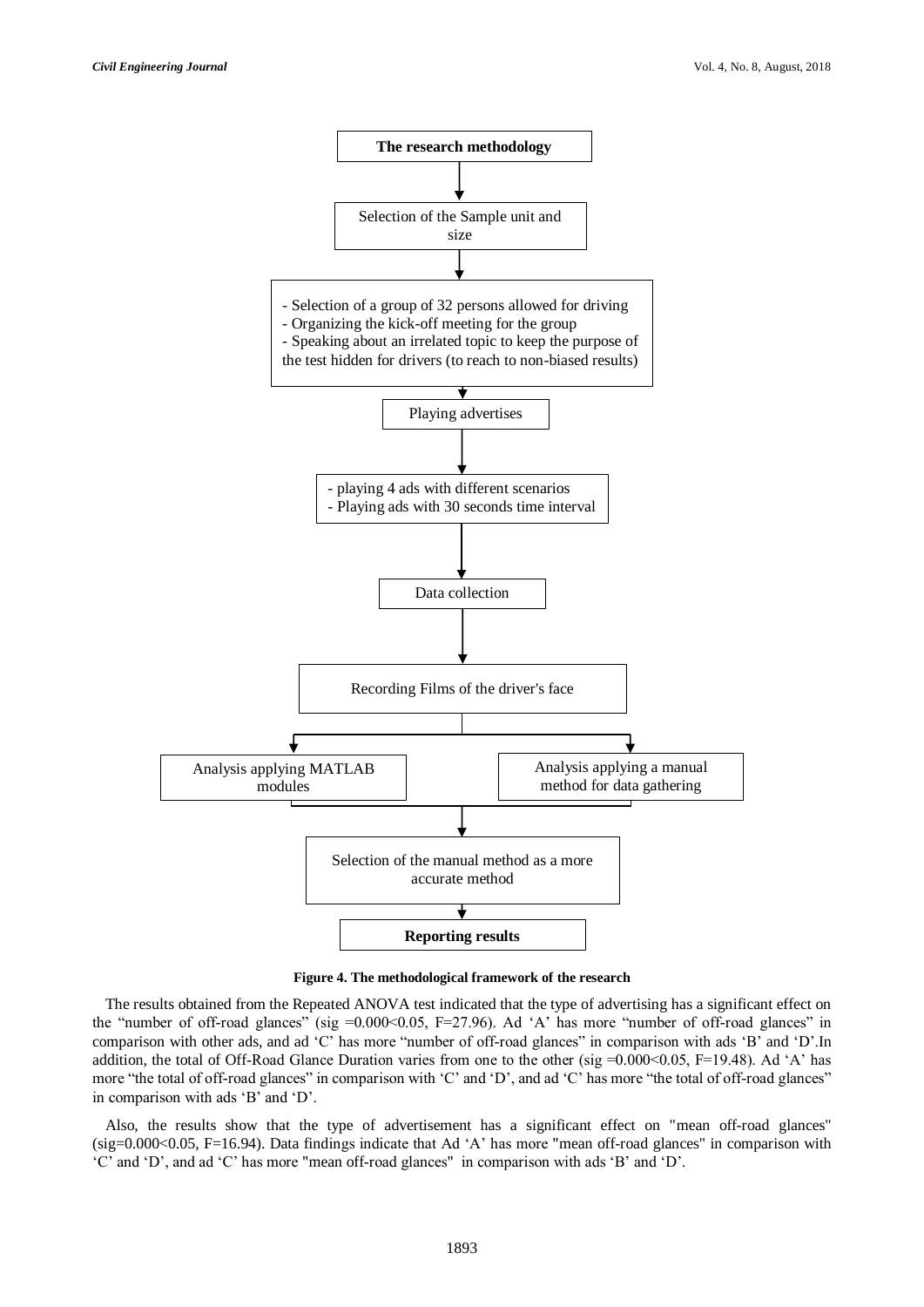Moreover, findings reflect that there is not a meaningful difference in the number of Off-Road Glances longer than 2 seconds in different advertisements (sig=0.113, F=2.53). Figure 5 reflects the variation of variables in all four types of advertisements.



**Figure 5. The relationships between different kind of advertisements and off-road glances**

# **6. Discussion**

According to the results of the repeated ANOVA test, the "number of off-road glances" at musical Ad. with the speech (Delpazir Ad.), has a major difference with other ads (sig<0.05). In addition, the "total of off-road glance duration" and the "mean of off-road glances" in the musical Ad. with speech (Delpazir Ad.) has a dramatic difference with the simple ads (sig<0.05). Also, advertise showing the features of a product in a musical way without speech (Samsung) had a big difference with other ads in the "number of off-road glances", "total of off-road glance duration" and the "mean of offroad glances" (sig<0.05).

Advertise displaying the features of a product simply and spoken, with warm colors as the background and advertise displaying the features of a product simply and spoken, with cool colors as the background did not significantly differ in visually distracting parameters. "number of off-road glances longer than 2 seconds" was not much difference in any of the ads.

From the results obtained from the repeated ANOVA test, it can be concluded that the type of advertisement played inside the vehicle has a significant effect on the "number of off-road glances", the "total of off-road glance duration" and the "mean of off-road glances".

It was also found that musical ad with speech (ad. "A") led to a more visual distraction, as it increases both the number and , duration time by which the driver look out of the road (view line) compared to advertisements paying attention more in detail about a specific product. On this basis, it can be concluded that advertisements in form of "ads. C and D" who describe the characteristics of a product might reflect a better result compared to the musical ad with a speech.

In case of advertises displaying the features of a product, three types of advertisements have been examined. In the ANOVA test, there was a significant difference between advertising showing the features of a product in a musical way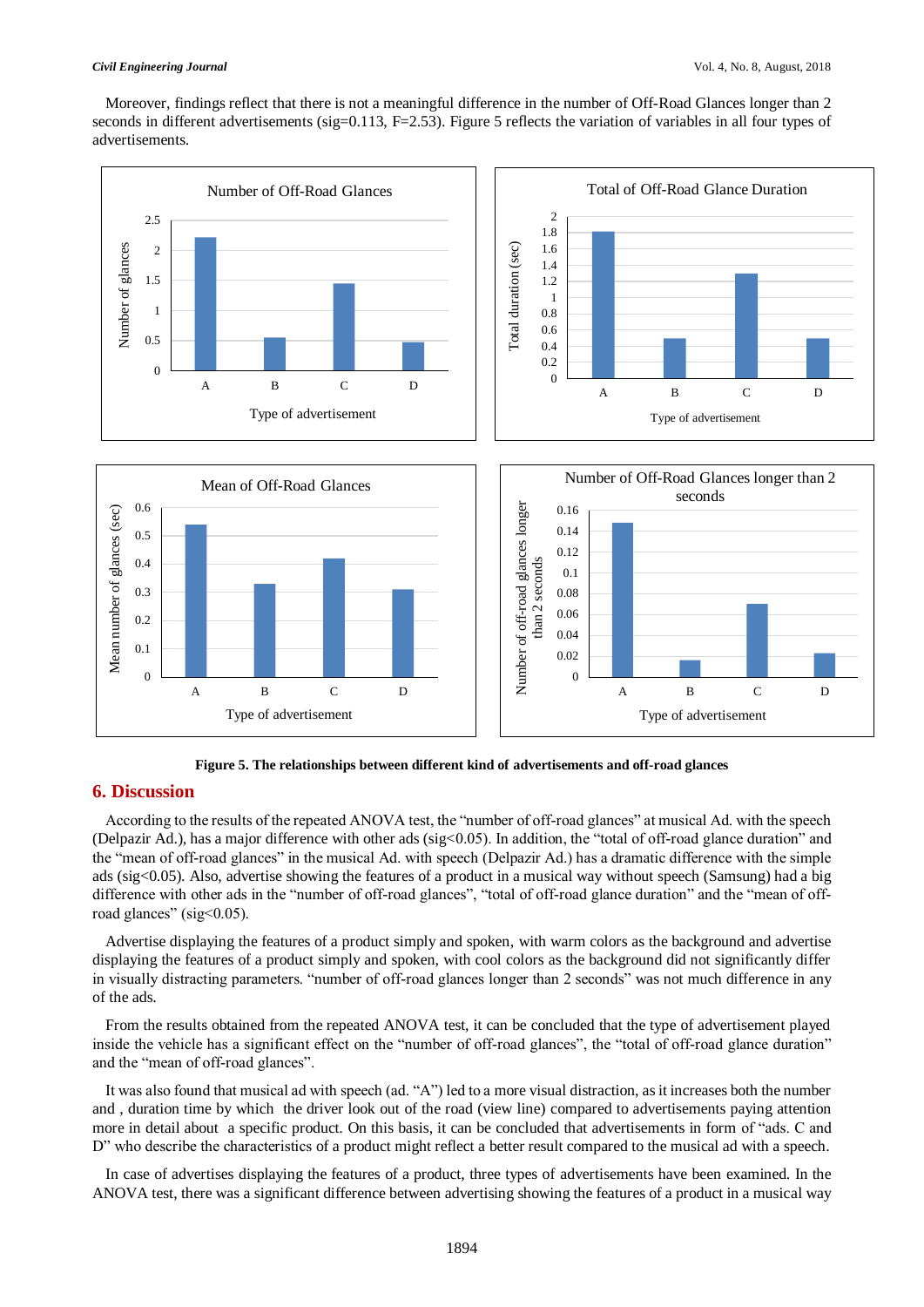and without a speech with two other simple cases ( $sig<0.05$ ). It shows that advertisements who has been displaying the features of a product simply, are the better choice for in-car advertising.

While driving, the "number of off-road glances longer than 2 seconds", increases the chance of a collision to double [7]. According to the results, there was no significant difference in the "number of off-road glances longer than 2 seconds" in different advertisements (sig=0.113,  $F=2.53$ ). The advertisements displaying the features of a product simply and spoken have less value than the other two. In this regard, we can have a more positive look at using this type of in-car advertisement.

To carry out this study, there were some limitations on the conditions for participants. In the case of testing more people, driving in different atmospheric conditions, as well as assessing the performance of the drivers (such as an average of speed and headway) can make a better view over the effect of advertisements on driving behavior as well as a distraction.

### **7. Conclusion**

In this research, by playing four kinds of advertisements (with different scenarios) inside the car and evaluating the drivers' eyes-off-road distraction, it was concluded that the kind of advertisement played inside the car has a great effect on the "number of off-road glances", "the total off-road glance duration" and "mean off-road glances". In addition, according to the results of repeated ANOVA test, the following conclusions were obtained.

- The type of advertisement has been playing inside the vehicle has a significant impact on drivers' distraction.
- Musical advertising with a speech might lead to higher visual distraction by the driver.
- For in-car advertisements, advertises displaying the features of a product simply is more suitable for advertising than musical ads.
- The advertises displaying the features of a product simply have less risk of visual distraction (looking more than 2 seconds out of the road), and the number of times duration and the mean number of the look was less than the rest of the advertisements that could be looked more positive. In another word, this type of advertisement is more suitable for playing inside the car.

For playing advertisement inside the car, the main concern is drivers' visual distraction and this research shows the musical ad with speech might lead to a higher extent of the instruction.

There were some limitations in different parts of this research such as small sample size of participants, the tests' condition, and selection of participants. To achieve better results, this test should do on a larger group of participants and in the different kinds of road condition as well as different weather situation.

A research can be done in this field could be investigating the methods that reduce drivers visual distraction due to playing ads inside the cars.

## **8. References**

[1] Elefteriadou, Lily, and Barbara B. Martin. "An Investigation of the Impact of Advanced Vehicle Technologies on Traffic Operations." In 18th ITS World CongressTransCoreITS AmericaERTICO-ITS EuropeITS Asia-Pacific. 2011.

[2] http://www.autonews.com/article/20141208/RETAIL03/312089989/the-ultimate-marketing-vehicle Friday, D., 2017.reported December 8, 2014 @ 12:01 AM.

[3] Crundall, Elizabeth, David R. Large, and Gary Burnett. "A Driving Simulator Study to Explore the Effects of Text Size on the Visual Demand of in-Vehicle Displays." Displays 43 (July 2016): 23–29. doi: 10.1016/j.displa.2016.05.003.

[4] Horberry, Tim, Janet Anderson, Michael A. Regan, Thomas J. Triggs, and John Brown. "Driver Distraction: The Effects of Concurrent in-Vehicle Tasks, Road Environment Complexity and Age on Driving Performance." Accident Analysis & Prevention 38, no. 1 (January 2006): 185–191. doi: 10.1016/j.aap.2005.09.007.

[5] REED, MATTHEW P., and PAUL A. GREEN. "Comparison of Driving Performance on-Road and in a Low-Cost Simulator Using a Concurrent Telephone Dialing Task." Ergonomics 42, no. 8 (August 1999): 1015–1037.

[6] Stutts, Jane C., Donald W. Reinfurt, Loren Staplin, and Eric A. Rodgman. "The Role of Driver Distraction in Traffic Crashes." PsycEXTRA Dataset (2001). doi: 10.1037/e363942004-001.

[7] Lansdown, Terry C., Amanda N. Stephens, and Guy H. Walker. "Multiple Driver Distractions: A Systemic Transport Problem." Accident Analysis & Prevention 74 (January 2015): 360–367. doi: 10.1016/j.aap.2014.07.006.

[8] Hedlund, Jim, Herbert Marshall Simpson, and Daniel Richard Mayhew. "International Conference on Distracted Driving: Summary of Proceedings and Recommendations: October 2-5, 2005." CAA, 2006.

[9] Dingus, T. A., S. G. Klauer, V. L. Neale, A. Petersen, S. E. Lee, J. Sudweeks, M. A. Perez, et al. "The 100-Car Naturalistic Driving Study: Phase II - Results of the 100-Car Field Experiment." PsycEXTRA Dataset (n.d.). doi: 10.1037/e624282011-001.